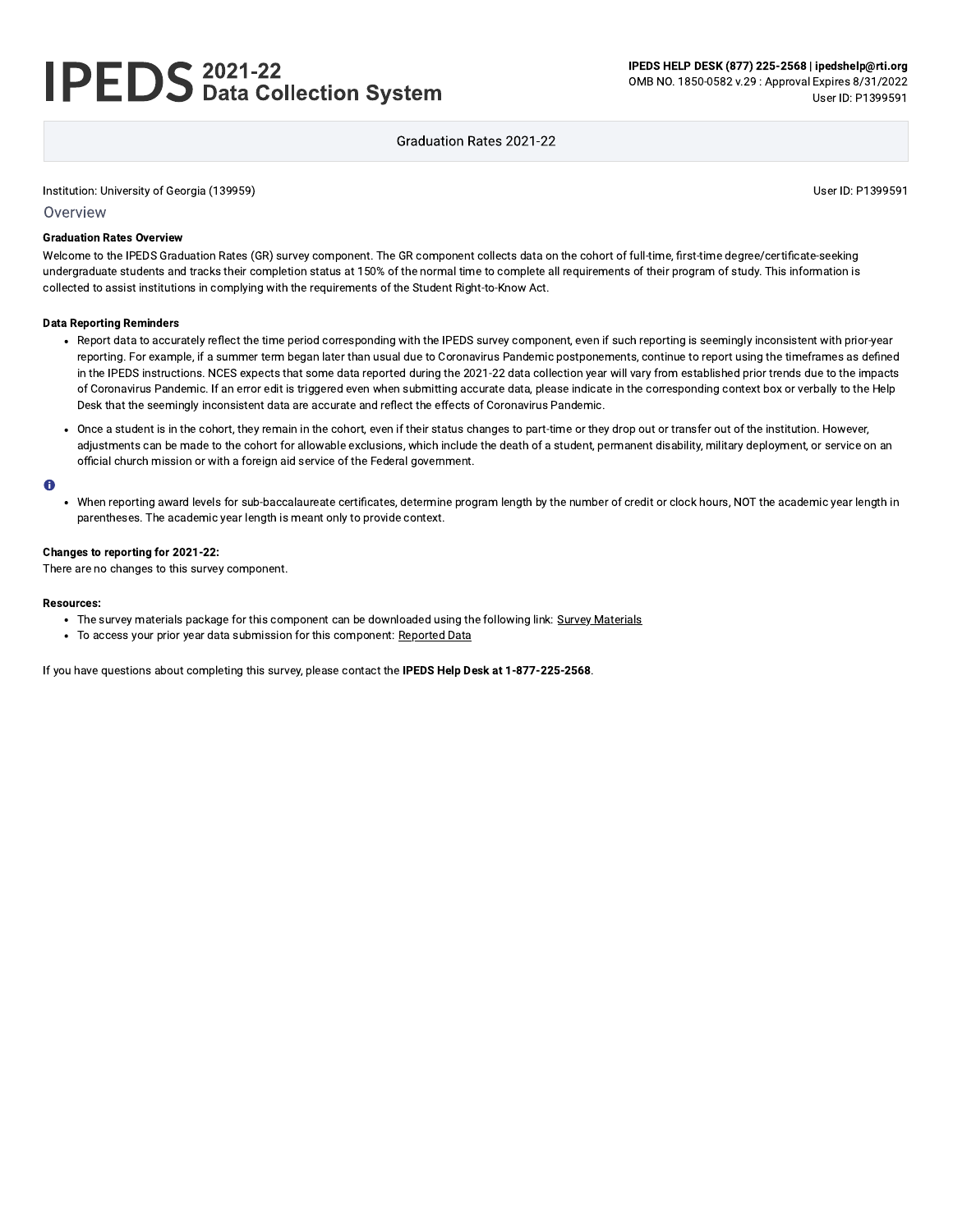## Section I - Establishing cohorts

## **Establishing cohorts**

| Based on your institution's response to the predominant calendar system question (B3) on the Institutional Characteristics Header survey component from the IPEDS Fall 2021 |                    |
|-----------------------------------------------------------------------------------------------------------------------------------------------------------------------------|--------------------|
| data collection.                                                                                                                                                            |                    |
| vour institution must report graduation rates data using a :                                                                                                                | <b>Fall Cohort</b> |

A fall cohort is used by institutions with standard academic terms (semester, trimester, quarter, 4-1-4). A full-year cohort is used by institutions offering primarily occupational/vocational programs and operating on a continuous basis.

Reporting Reminder:

- Report Hispanic/Latino individuals of any race as Hispanic/Latino
- Report race for non-Hispanic/Latino individuals only

NOTE: Reporting using the new race/ethnicity categories is now mandatory. On this screen you will need to revise your preloaded 2015 cohort of full-time, first-time degree/certificate-seeking undergraduate students to the new race/ethnicity categories (if applicable). For information and assistance with this, please visit the IPEDS Race/Ethnicity Information Center.

#### Men

| Screen 1 of 2                             | Cohort year 2015 |                |  |
|-------------------------------------------|------------------|----------------|--|
|                                           | Initial cohort   | Revised cohort |  |
|                                           |                  | (Column 01)    |  |
| Nonresident alien                         | 36               | 36             |  |
| Hispanic/Latino                           | 113              | 113            |  |
| American Indian or Alaska Native          | $\overline{2}$   | 2              |  |
| <b>Asian</b>                              | 258              | 258            |  |
| <b>Black or African American</b>          | 133              | 133            |  |
| Native Hawaiian or Other Pacific Islander | $\sqrt{2}$       | $\sqrt{2}$     |  |
| White                                     | 1,475            | 1,475          |  |
| Two or more races                         | 80               | 80             |  |
| Race and ethnicity unknown                | 23               | 23             |  |
| <b>Total men</b>                          | 2,122            | 2,122          |  |

| Screen 1 of 2                             | Cohort year 2015 |                |  |
|-------------------------------------------|------------------|----------------|--|
|                                           | Initial cohort   | Revised cohort |  |
|                                           |                  | (Column 01)    |  |
| Nonresident alien                         | 53               | 53             |  |
| Hispanic/Latino                           | 184              | 184            |  |
| American Indian or Alaska Native          | 4                | 4              |  |
| <b>Asian</b>                              | 312              | 312            |  |
| <b>Black or African American</b>          | 262              | 262            |  |
| Native Hawaiian or Other Pacific Islander | 4                | $\overline{4}$ |  |
| White                                     | 2,144            | 2,144          |  |
| Two or more races                         | 134              | 134            |  |
| Race and ethnicity unknown                | 29               | 29             |  |
| <b>Total women</b>                        | 3,126            | 3,126          |  |
|                                           |                  |                |  |

| <b>Total men</b><br>women | $-248$<br>--<br>$\sim$ | <b>248</b><br>. |
|---------------------------|------------------------|-----------------|
|---------------------------|------------------------|-----------------|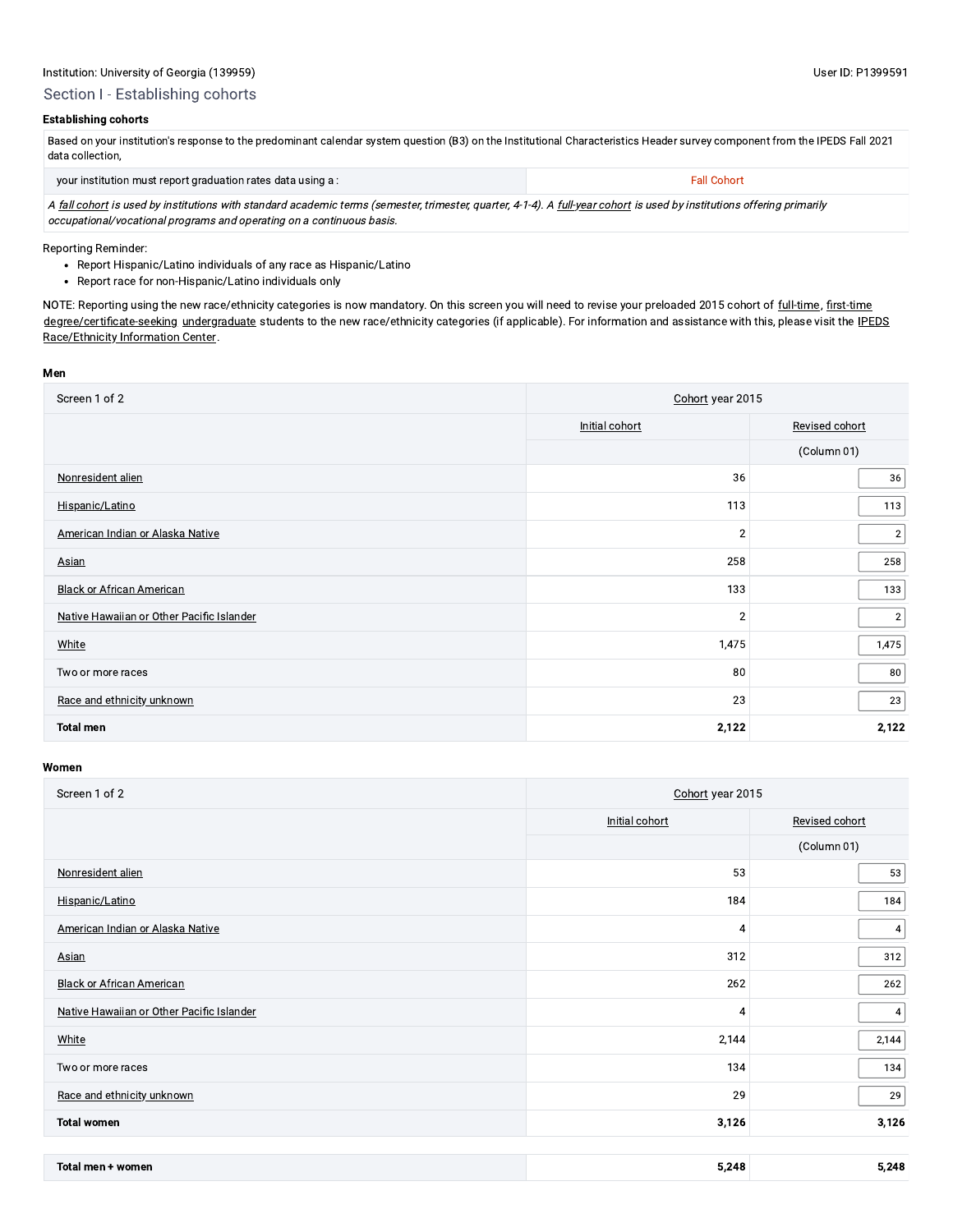# Section I - Establishing cohorts

- . Incoming students seeking a bachelor's degree should be reported in Column 02. Column 03 will then be generated for you. Column 03 is meant to include any fulltime, first-time entering students who were seeking a degree or certificate other than a bachelor's degree, such as an associate's degree or undergraduate certificate.
- If you have no changes to the preloaded data on this screen, click the "Save and Next" button to generate additional screens for reporting completers and transfers/exclusions.

#### **Establishing cohorts**

- Report Hispanic/Latino individuals of any race as Hispanic/Latino
- Report race for non-Hispanic/Latino individuals only

#### Men

| Screen 2 of 2                             | Cohort year 2015 |                                                      |                                                                                                                   |  |
|-------------------------------------------|------------------|------------------------------------------------------|-------------------------------------------------------------------------------------------------------------------|--|
|                                           | Cohort           | Bachelor's or equivalent<br>degree-seeking subcohort | Other degree/certificate-seeking<br>subcohort<br>(Cohort minus Bachelor's or equivalent degree-seeking subcohort) |  |
|                                           | (Column 01)      | (Column 02)                                          | (Column 03)                                                                                                       |  |
| Nonresident alien                         | 36               | 36                                                   | 0                                                                                                                 |  |
| Hispanic/Latino                           | 113              | 113                                                  | 0                                                                                                                 |  |
| American Indian or Alaska Native          | $\overline{2}$   | $\overline{2}$                                       | 0                                                                                                                 |  |
| Asian                                     | 258              | 258                                                  | $\mathbf 0$                                                                                                       |  |
| <b>Black or African American</b>          | 133              | 133                                                  | 0                                                                                                                 |  |
| Native Hawaiian or Other Pacific Islander | $\overline{2}$   | $\overline{2}$                                       | 0                                                                                                                 |  |
| <b>White</b>                              | 1,475            | 1,475                                                | 0                                                                                                                 |  |
| Two or more races                         | 80               | 80                                                   | $\mathbf 0$                                                                                                       |  |
| Race and ethnicity unknown                | 23               | 23                                                   | 0                                                                                                                 |  |
| <b>Total men</b>                          | 2,122            | 2,122                                                | 0                                                                                                                 |  |

| Screen 2 of 2                             |                |                                                      | Cohort year 2015                                                                                                  |
|-------------------------------------------|----------------|------------------------------------------------------|-------------------------------------------------------------------------------------------------------------------|
|                                           | Cohort         | Bachelor's or equivalent<br>degree-seeking subcohort | Other degree/certificate-seeking<br>subcohort<br>(Cohort minus Bachelor's or equivalent degree-seeking subcohort) |
|                                           | (Column 01)    | (Column 02)                                          | (Column 03)                                                                                                       |
| Nonresident alien                         | 53             | 53                                                   | 0                                                                                                                 |
| Hispanic/Latino                           | 184            | 184                                                  | $\bf{0}$                                                                                                          |
| American Indian or Alaska Native          | 4              | 4                                                    | 0                                                                                                                 |
| Asian                                     | 312            | 312                                                  | 0                                                                                                                 |
| <b>Black or African American</b>          | 262            | 262                                                  | 0                                                                                                                 |
| Native Hawaiian or Other Pacific Islander | $\overline{4}$ | $\overline{4}$                                       | 0                                                                                                                 |
| White                                     | 2,144          | 2,144                                                | 0                                                                                                                 |
| Two or more races                         | 134            | 134                                                  | 0                                                                                                                 |
| Race and ethnicity unknown                | 29             | 29                                                   | 0                                                                                                                 |
| <b>Total women</b>                        | 3,126          | 3,126                                                | 0                                                                                                                 |
|                                           |                |                                                      |                                                                                                                   |
| Total men + women                         | 5,248          | 5,248                                                | $\triangledown$ 0                                                                                                 |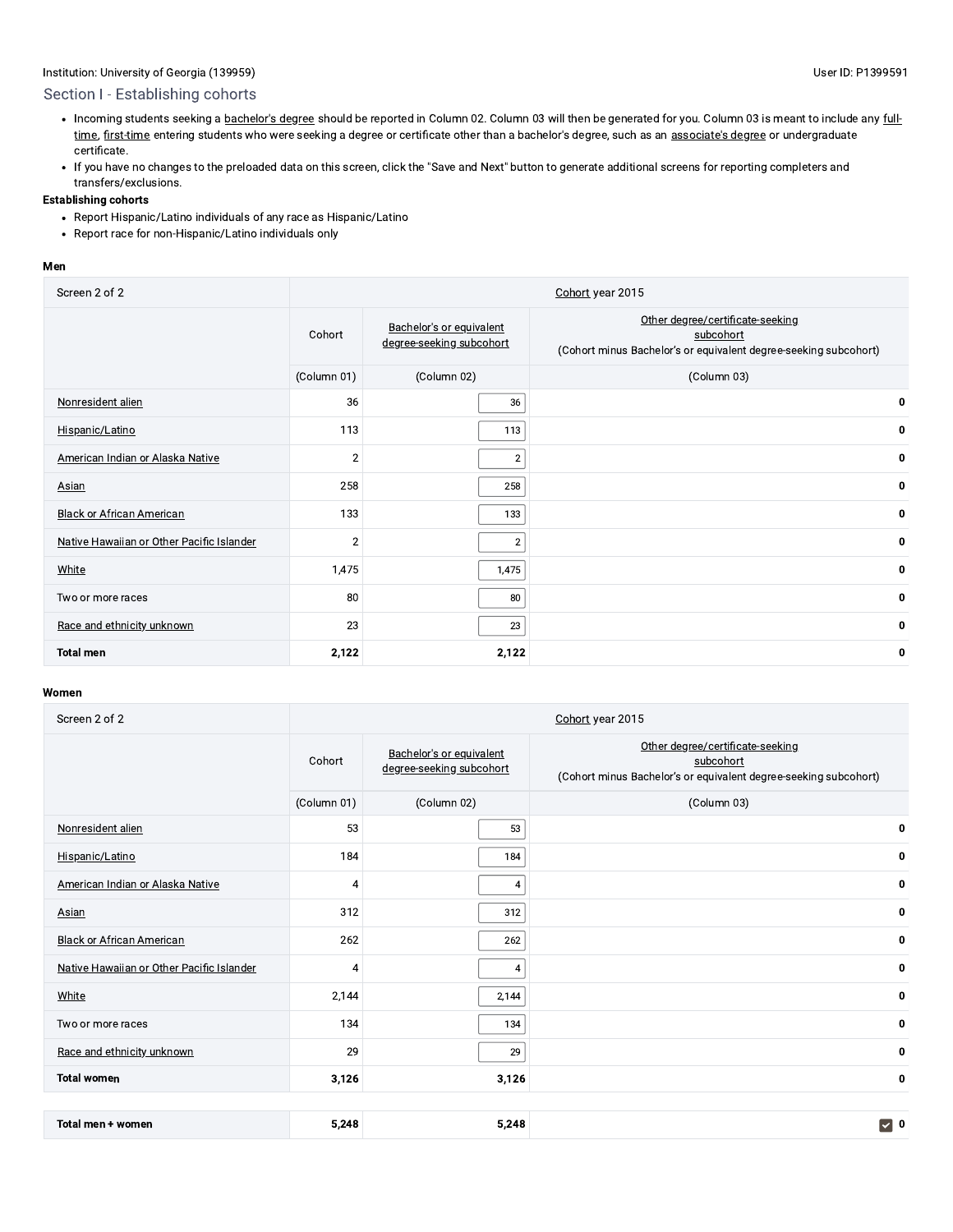# Section II - Bachelor's or equivalent degree-seeking subcohort - Completers within 150%

- . In the columns below, report the status of the bachelor's degree-seeking subcohort of students listed in Column 10.
- Of the students in Column 10, those who attained a degree or certificate OTHER THAN A BACHELOR'S DEGREE within 150% of the normal time to complete the program as of August 31, 2021 should be reported in either Column 11 or 12, depending on the length of the program completed.
- Of the students in Column 10, those who attained a bachelor's degree or equivalent within 150% of normal time should be reported in Column 18.

#### Subcohort of full-time, first-time students seeking a bachelor's or equivalent degree

- Report Hispanic/Latino individuals of any race as Hispanic/Latino
- Report race for non-Hispanic/Latino individuals only

#### Men

| Screen 1 of 4                                   | Cohort year 2015                        |                                                                                |                                                                                                  |                                                      |                           |
|-------------------------------------------------|-----------------------------------------|--------------------------------------------------------------------------------|--------------------------------------------------------------------------------------------------|------------------------------------------------------|---------------------------|
|                                                 | Bachelor's or                           |                                                                                | Subcohort students who completed their program within 150% of normal time to completion          |                                                      | Total                     |
|                                                 | equivalent degree-<br>seeking subcohort | <b>O</b> Completers of programs of less<br>than 2 academic yrs (or equivalent) | <b>t</b> Completers of programs of at least 2<br>but less than 4 academic yrs (or<br>equivalent) | Completers of<br>bachelor's or<br>equivalent degrees | completers<br>within 150% |
|                                                 | (Column 10)                             | (Column 11)                                                                    | (Column 12)                                                                                      | (Column 18)                                          | (Column 29)               |
| Nonresident alien                               | 36                                      | 0                                                                              | $\pmb{0}$                                                                                        | 28                                                   | 28                        |
| Hispanic/Latino                                 | 113                                     | 0                                                                              | 0 <sup>1</sup>                                                                                   | 91                                                   | 91                        |
| American Indian<br>or Alaska Native             | $\overline{2}$                          | 0                                                                              | $\mathbf 0$                                                                                      | $\overline{2}$                                       | $\mathbf{2}$              |
| Asian                                           | 258                                     | 0                                                                              | $\mathbf 0$                                                                                      | 211                                                  | 211                       |
| <b>Black or African</b><br>American             | 133                                     | 0                                                                              | $\mathbf{1}$                                                                                     | 94                                                   | 95                        |
| Native Hawaiian<br>or Other Pacific<br>Islander | $\overline{2}$                          | 0                                                                              | $\bf{0}$                                                                                         | $\overline{\mathbf{c}}$                              | $\mathbf{2}$              |
| White                                           | 1,475                                   | 0                                                                              | 5 <sup>5</sup>                                                                                   | 1,309                                                | 1,314                     |
| Two or more<br>races                            | 80                                      | 0                                                                              | $\overline{2}$                                                                                   | 59                                                   | 61                        |
| Race and ethnicity<br>unknown                   | 23                                      | 0                                                                              | $\mathbf 0$                                                                                      | 20                                                   | 20                        |
| <b>Total men</b>                                | 2,122                                   | 0                                                                              | 8                                                                                                | 1,816                                                | 1,824                     |

| Screen 1 of 4                                                 | Cohort year 2015                        |                                                                                |                                                                                                  |                                                      |                           |  |
|---------------------------------------------------------------|-----------------------------------------|--------------------------------------------------------------------------------|--------------------------------------------------------------------------------------------------|------------------------------------------------------|---------------------------|--|
|                                                               | Bachelor's or                           |                                                                                | Subcohort students who completed their program within 150% of normal time to completion          |                                                      | Total                     |  |
|                                                               | equivalent degree-<br>seeking subcohort | <b>O</b> Completers of programs of less<br>than 2 academic yrs (or equivalent) | <b>t</b> Completers of programs of at least 2<br>but less than 4 academic yrs (or<br>equivalent) | Completers of<br>bachelor's or<br>equivalent degrees | completers<br>within 150% |  |
|                                                               | (Column 10)                             | (Column 11)                                                                    | (Column 12)                                                                                      | (Column 18)                                          | (Column 29)               |  |
| Nonresident alien                                             | 53                                      | 0                                                                              | 0                                                                                                | 46                                                   | 46                        |  |
| Hispanic/Latino                                               | 184                                     | 0                                                                              |                                                                                                  | 162                                                  | 163                       |  |
| American Indian<br>or Alaska Native                           | 4                                       | $\Omega$                                                                       | $\bf{0}$                                                                                         | 4                                                    | 4                         |  |
| <b>Asian</b>                                                  | 312                                     | $\Omega$                                                                       | 9                                                                                                | 264                                                  | 273                       |  |
| <b>Black or African</b><br><b>American</b>                    | 262                                     | 0                                                                              |                                                                                                  | 233                                                  | 234                       |  |
| <b>Native Hawaiian</b><br>or Other Pacific<br><b>Islander</b> | 4                                       | 0                                                                              | 0                                                                                                | 3                                                    | 3                         |  |
| White                                                         | 2,144                                   | 0                                                                              | 12                                                                                               | 1,912                                                | 1,924                     |  |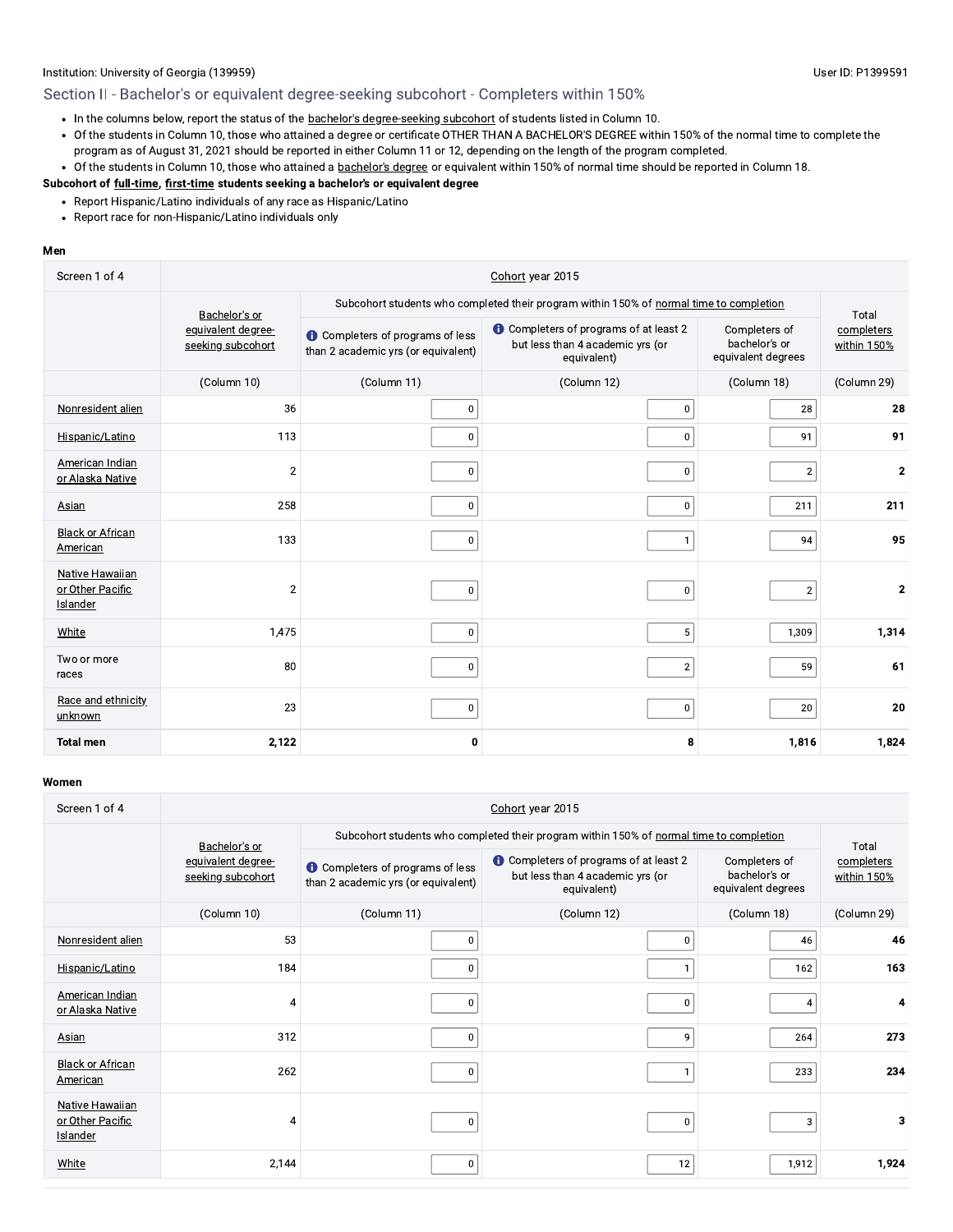| Two or more<br>races          | 134   |   |    | 112   | 114   |
|-------------------------------|-------|---|----|-------|-------|
| Race and ethnicity<br>unknown | 29    |   | 0  | 25    | 25    |
| <b>Total women</b>            | 3,126 | 0 | 25 | 2,761 | 2,786 |
|                               |       |   |    |       |       |
| Total men +<br>women          | 5,248 | 0 | 33 | 4,577 | 4,610 |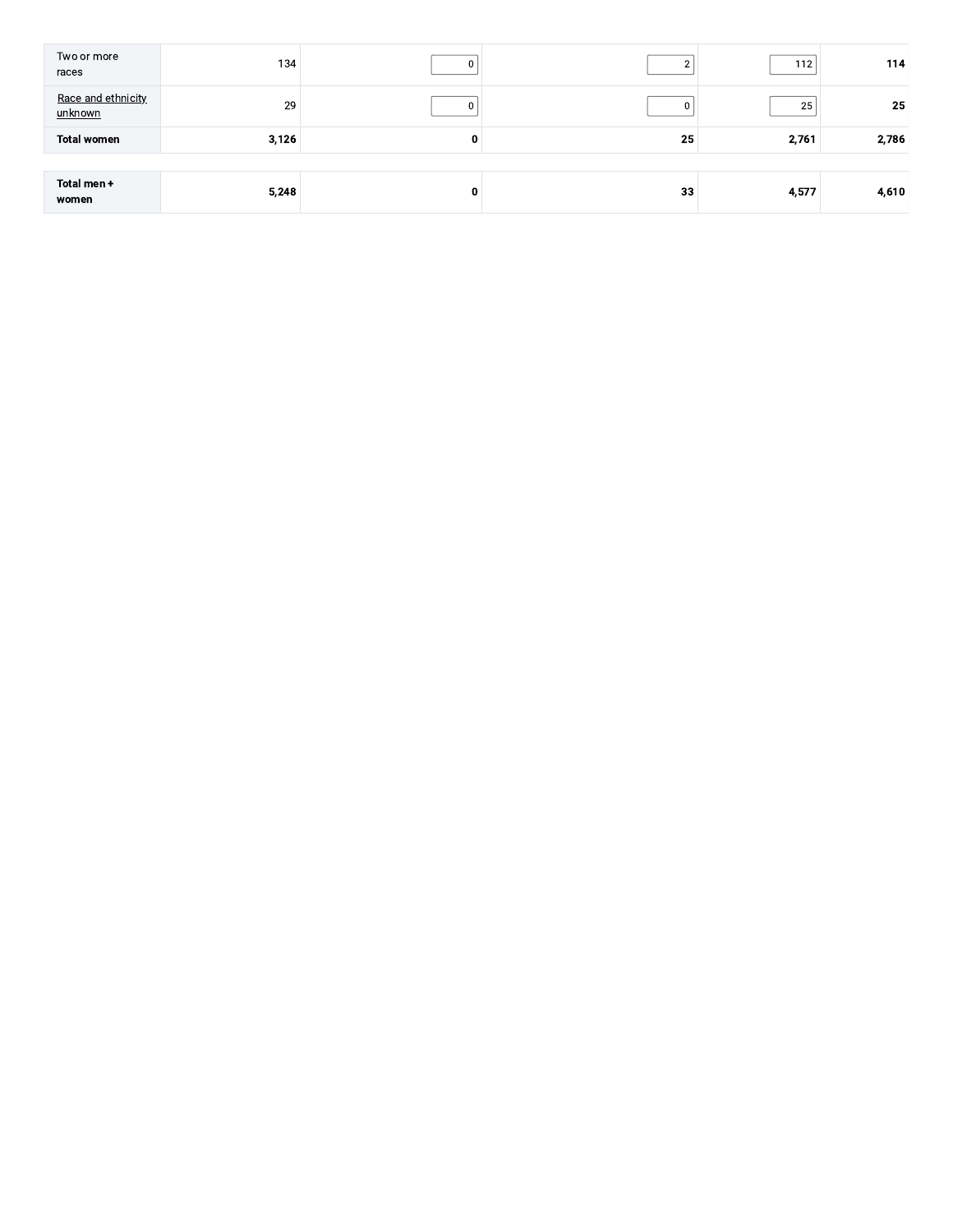# Section II - Bachelor's completers by length of time to degree

Those students in the bachelor's or equivalent degree-seeking subcohort who attained a bachelor's degree or equivalent within 150% of normal time to completion, as reported on the previous screen, are listed in Column 18. In Column 19, report the number of these students who earned a bachelor's degree in 4 years. In Column 20, report the number of these students who earned a bachelor's degree in 5 years. Column 21 will be calculated for you.

# Subcohort of full-time, first-time students seeking a bachelor's or equivalent degree

- Report Hispanic/Latino individuals of any race as Hispanic/Latino
- Report race for non-Hispanic/Latino individuals only

#### Men

| Screen 2 of 4                                | Cohort year 2015                 |                                |                                              |                                                                      |                                      |  |
|----------------------------------------------|----------------------------------|--------------------------------|----------------------------------------------|----------------------------------------------------------------------|--------------------------------------|--|
|                                              | Bachelor's or equivalent degree- | Completed bachelor's<br>degree |                                              | Subcohort students who attained a bachelor's degree or<br>equivalent |                                      |  |
|                                              | seeking subcohort                | or equivalent within<br>150%   | Completed the<br>program in<br>4 yrs or less | Completed the<br>program in<br>5 yrs                                 | Completed the<br>program in<br>6 yrs |  |
|                                              | (Column 10)                      | (Column 18)                    | (Column 19)                                  | (Column 20)                                                          | (Column 21)                          |  |
| Nonresident alien                            | 36                               | 28                             | 19                                           | 6                                                                    | 3                                    |  |
| Hispanic/Latino                              | 113                              | 91                             | 61                                           | 25                                                                   | 5                                    |  |
| American Indian or Alaska<br>Native          | $\overline{2}$                   | $\overline{2}$                 | $\overline{1}$                               | 0                                                                    | 1                                    |  |
| <b>Asian</b>                                 | 258                              | 211                            | 153                                          | 45                                                                   | 13                                   |  |
| <b>Black or African American</b>             | 133                              | 94                             | 49                                           | 35                                                                   | 10                                   |  |
| Native Hawaiian or Other<br>Pacific Islander | $\overline{2}$                   | $\overline{2}$                 | $\overline{1}$                               | $\mathbf{1}$                                                         | 0                                    |  |
| White                                        | 1,475                            | 1,309                          | 948                                          | 328                                                                  | 33                                   |  |
| Two or more races                            | 80                               | 59                             | 34                                           | 24                                                                   | $\mathbf{1}$                         |  |
| Race and ethnicity unknown                   | 23                               | 20                             | 13                                           | $\overline{7}$                                                       | 0                                    |  |
| <b>Total men</b>                             | 2,122                            | 1,816                          | 1,279                                        | 471                                                                  | 66                                   |  |

| Screen 2 of 4                                | Cohort year 2015                 |                                |                                              |                                                                      |                                      |  |
|----------------------------------------------|----------------------------------|--------------------------------|----------------------------------------------|----------------------------------------------------------------------|--------------------------------------|--|
|                                              | Bachelor's or equivalent degree- | Completed bachelor's<br>degree |                                              | Subcohort students who attained a bachelor's degree or<br>equivalent |                                      |  |
|                                              | seeking subcohort                | or equivalent within<br>150%   | Completed the<br>program in<br>4 yrs or less | Completed the<br>program in<br>5 yrs                                 | Completed the<br>program in<br>6 yrs |  |
|                                              | (Column 10)                      | (Column 18)                    | (Column 19)                                  | (Column 20)                                                          | (Column 21)                          |  |
| Nonresident alien                            | 53                               | 46                             | 37                                           | 8                                                                    | 1                                    |  |
| Hispanic/Latino                              | 184                              | 162                            | 122                                          | 36                                                                   | 4                                    |  |
| American Indian or Alaska<br>Native          | 4                                | 4                              | $\overline{4}$                               | $\mathbf 0$                                                          | 0                                    |  |
| Asian                                        | 312                              | 264                            | 202                                          | 57                                                                   | 5                                    |  |
| <b>Black or African American</b>             | 262                              | 233                            | 173                                          | 54                                                                   | 6                                    |  |
| Native Hawaiian or Other<br>Pacific Islander | 4                                | 3                              | $\overline{2}$                               | $\mathbf{1}$                                                         | 0                                    |  |
| White                                        | 2,144                            | 1,912                          | 1,651                                        | 234                                                                  | 27                                   |  |
| Two or more races                            | 134                              | 112                            | 90                                           | 21                                                                   | 1                                    |  |
| Race and ethnicity unknown                   | 29                               | 25                             | 16                                           | $\overline{7}$                                                       | $\mathbf{2}$                         |  |
| <b>Total women</b>                           | 3,126                            | 2,761                          | 2,297                                        | 418                                                                  | 46                                   |  |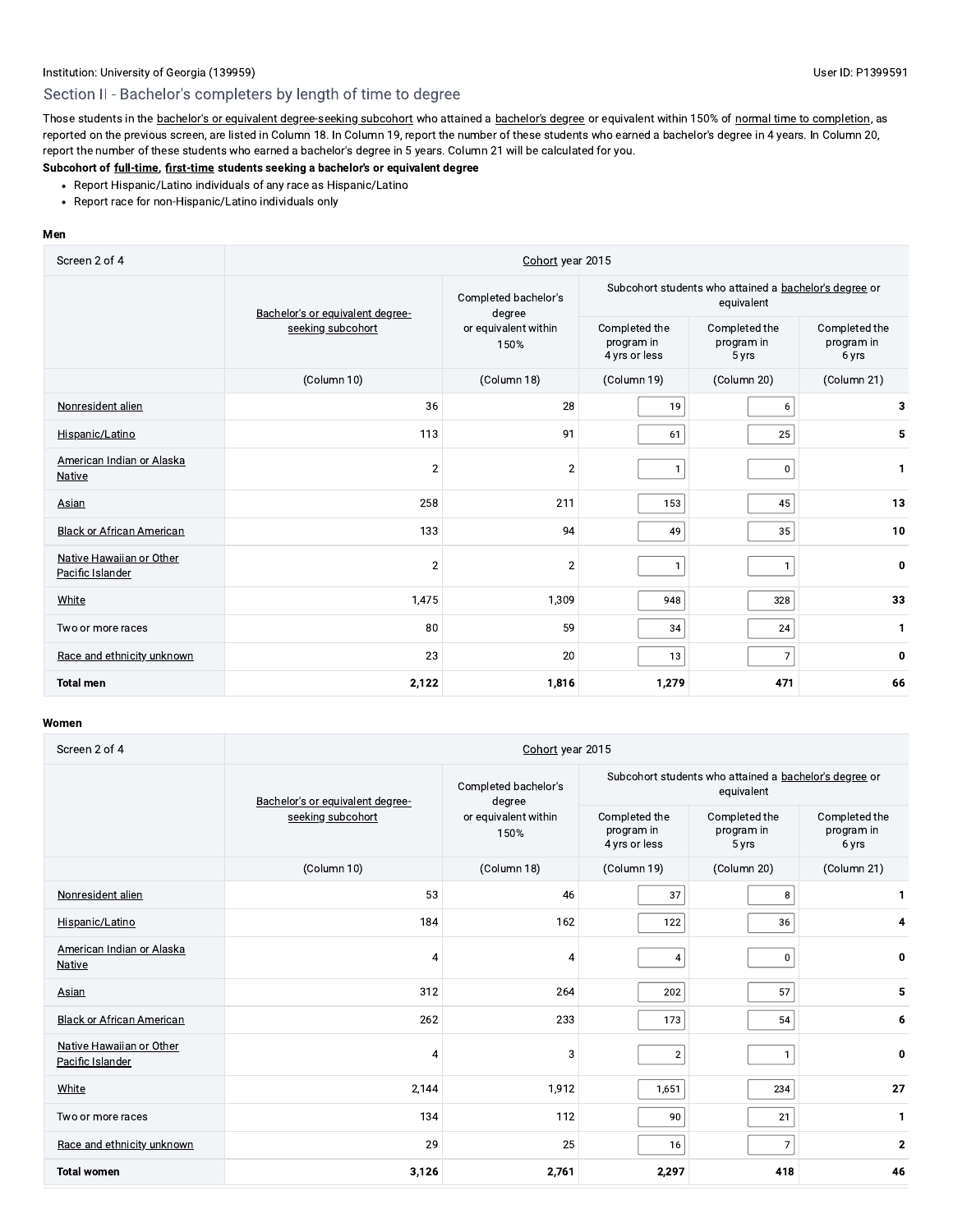|  | Tota.<br>womer. | 248 |  |  | 889 |  |
|--|-----------------|-----|--|--|-----|--|
|--|-----------------|-----|--|--|-----|--|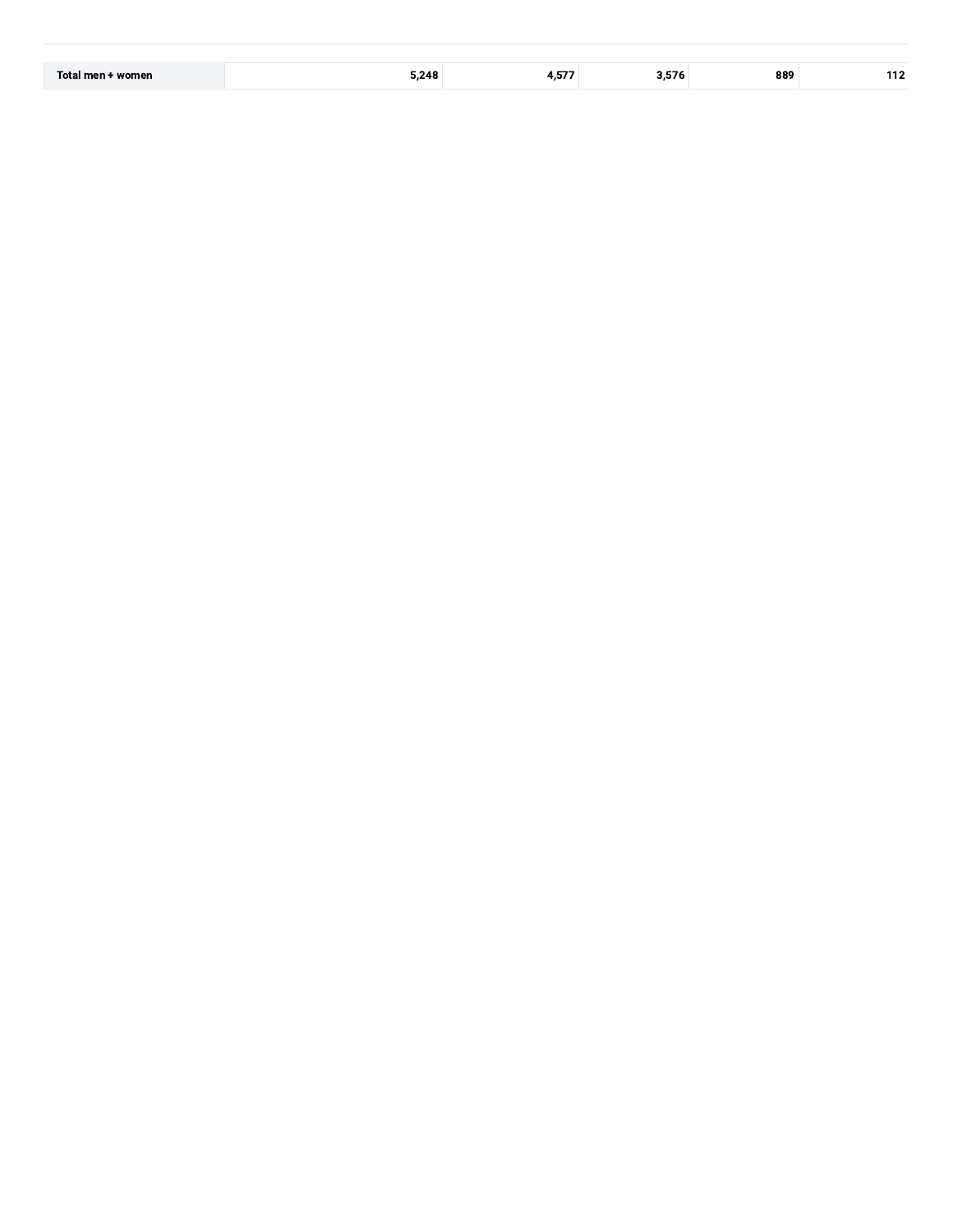## Section II - Bachelor's or equivalent degree-seeking subcohort - Transfers/exclusions

- In the columns below, report the status of those students in the BACHELOR'S OR EQUIVALENT DEGREE-SEEKING SUBCOHORT listed in Column 10 who did not complete a program within 150% of normal time to completion.
- Report transfers-out who did not complete a program in Column 30. If the mission of your institution includes providing substantial preparation for students to enroll in another eligible institution WITHOUT having completed a program, you must report transfer-out data in Column 30. A school is required to report only on those students that the school knows have transferred to another eligible institution. A school must document that the student actually transferred. If it is not part of your mission, you may report transfer-out data if you wish.
- Report eligible exclusions from the subcohort in Column 45. The ONLY allowable categories for this column are: Students who died or became permanently disabled Students who left school to serve in the armed forces (or have been called up to active duty) Students who left school to serve with a foreign aid service of the Federal Government Students who left school to serve on an official church mission
- Column 52 [No longer enrolled] will be calculated for you. This includes students who have dropped out as well as those who completed in greater than 150% of normal time.
- If you do not have any values to report in either Column 30, 45, or 51, you must enter at least one zero in a field on this screen to continue.

#### Subcohort of full-time, first-time students seeking a bachelor's or equivalent degree

- Report Hispanic/Latino individuals of any race as Hispanic/Latino
- Report race for non-Hispanic/Latino individuals only

#### Men

| Screen 3 of 4                                | Cohort year 2015                                                                                                                                          |                |                   |                       |                |              |  |  |  |
|----------------------------------------------|-----------------------------------------------------------------------------------------------------------------------------------------------------------|----------------|-------------------|-----------------------|----------------|--------------|--|--|--|
|                                              | Bachelor's or<br>Total<br>Total transfer-out<br>Total<br>equivalent<br>completers<br>students<br>degree-seeking<br>exclusions<br>within 150%<br>subcohort |                | Still<br>enrolled | No longer<br>enrolled |                |              |  |  |  |
|                                              | (Column 10)                                                                                                                                               | (Column 29)    | (Column 30)       | (Column 45)           | (Column 51)    | (Column 52)  |  |  |  |
| Nonresident alien                            | 36                                                                                                                                                        | 28             |                   | 0                     | $\overline{2}$ | 5            |  |  |  |
| Hispanic/Latino                              | 113                                                                                                                                                       | 91             | 5 <sup>1</sup>    | 0                     | $\overline{2}$ | 15           |  |  |  |
| American Indian or Alaska Native             | $\overline{c}$                                                                                                                                            | $\overline{2}$ | $\mathbf 0$       | $\mathbf 0$           | $\mathbf 0$    | 0            |  |  |  |
| <b>Asian</b>                                 | 258                                                                                                                                                       | 211            | 24                | 0                     | 6              | 17           |  |  |  |
| <b>Black or African American</b>             | 133                                                                                                                                                       | 95             | 13                | 0                     | $\overline{4}$ | 21           |  |  |  |
| Native Hawaiian or Other Pacific<br>Islander | $\overline{2}$                                                                                                                                            | $\overline{2}$ | $\mathbf{0}$      | $\mathbf 0$           | $\mathbf 0$    | 0            |  |  |  |
| White                                        | 1,475                                                                                                                                                     | 1,314          | 90                | $\mathbf 0$           | 17             | 54           |  |  |  |
| Two or more races                            | 80                                                                                                                                                        | 61             | 11                | 0                     | 3              | 5            |  |  |  |
| Race and ethnicity unknown                   | 23                                                                                                                                                        | 20             | $\overline{2}$    | 0                     | $\mathbf 0$    | $\mathbf{1}$ |  |  |  |
| <b>Total men</b>                             | 2,122                                                                                                                                                     | 1,824          | 146               | 0                     | 34             | 118          |  |  |  |

| Screen 3 of 4                                | Cohort year 2015                                           |                                    |                                |                     |                   |                       |  |  |
|----------------------------------------------|------------------------------------------------------------|------------------------------------|--------------------------------|---------------------|-------------------|-----------------------|--|--|
|                                              | Bachelor's or<br>equivalent<br>degree-seeking<br>subcohort | Total<br>completers<br>within 150% | Total transfer-out<br>students | Total<br>exclusions | Still<br>enrolled | No longer<br>enrolled |  |  |
|                                              | (Column 10)                                                | (Column 29)                        | (Column 30)                    | (Column 45)         | (Column 51)       | (Column 52)           |  |  |
| Nonresident alien                            | 53                                                         | 46                                 | 5                              | 0                   | 0                 | $\mathbf{2}$          |  |  |
| Hispanic/Latino                              | 184                                                        | 163                                | 15                             | 0                   | 3                 | 3                     |  |  |
| American Indian or Alaska Native             | 4                                                          | 4                                  | $\Omega$                       | 0                   | <sub>0</sub>      | 0                     |  |  |
| Asian                                        | 312                                                        | 273                                | 28                             | 0                   | 4                 | $\overline{7}$        |  |  |
| <b>Black or African American</b>             | 262                                                        | 234                                | 13                             | 0                   | 3                 | 12                    |  |  |
| Native Hawaiian or Other Pacific<br>Islander | 4                                                          | 3                                  | 0                              | 0                   | $\Omega$          |                       |  |  |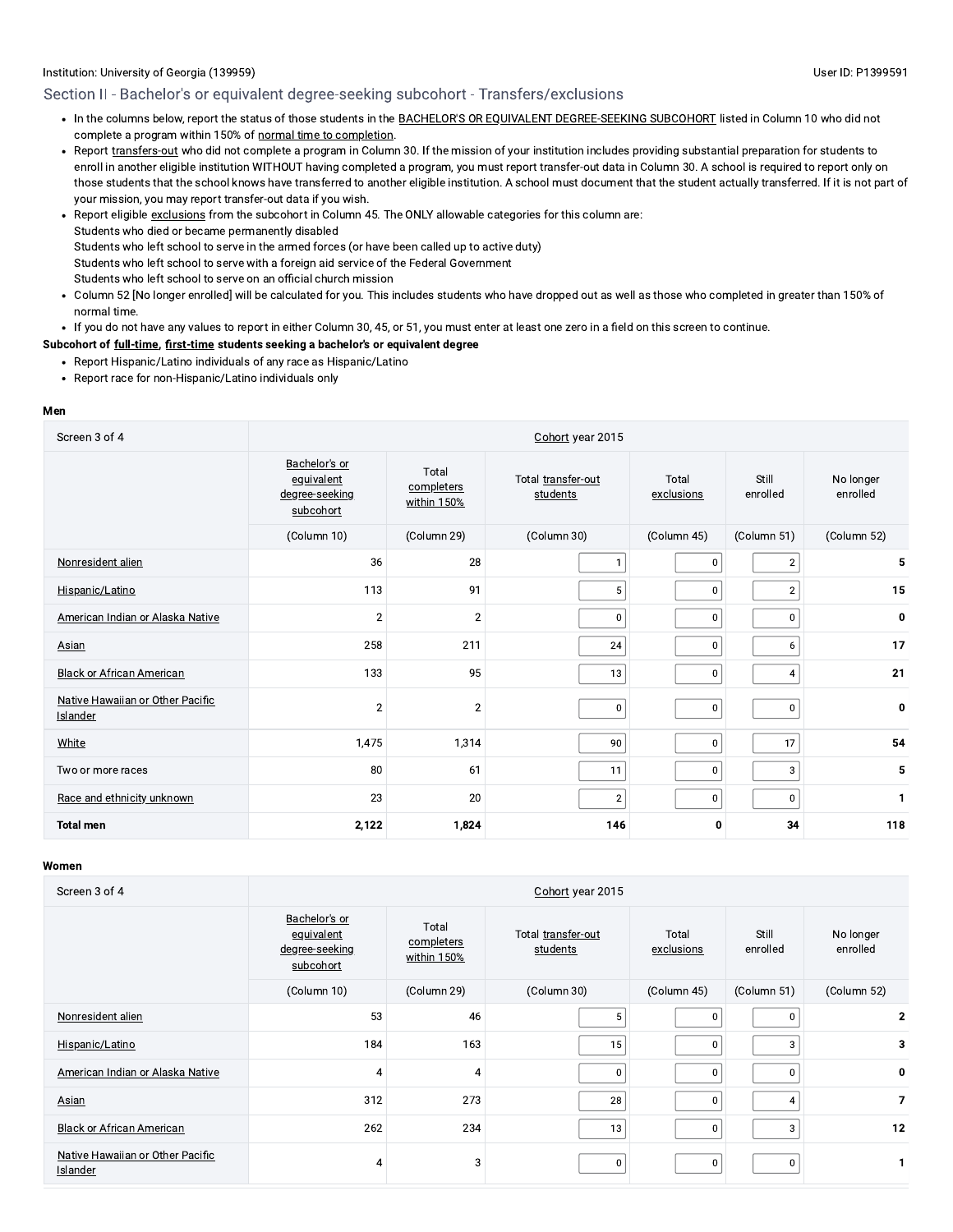| Total men + women          | 5,248 | 4,610            | 393 | 0 | 56              | 189 |
|----------------------------|-------|------------------|-----|---|-----------------|-----|
|                            |       |                  |     |   |                 |     |
| <b>Total women</b>         | 3,126 | 2,786            | 247 | 0 | 22              | 71  |
| Race and ethnicity unknown | 29    | 25               |     | 0 |                 |     |
|                            |       |                  |     |   |                 |     |
| Two or more races          | 134   | 114 <sub>1</sub> | 16  | 0 |                 |     |
| White                      | 2,144 | 1,924            | 167 | 0 | 10 <sub>1</sub> | 43  |
|                            |       |                  |     |   |                 |     |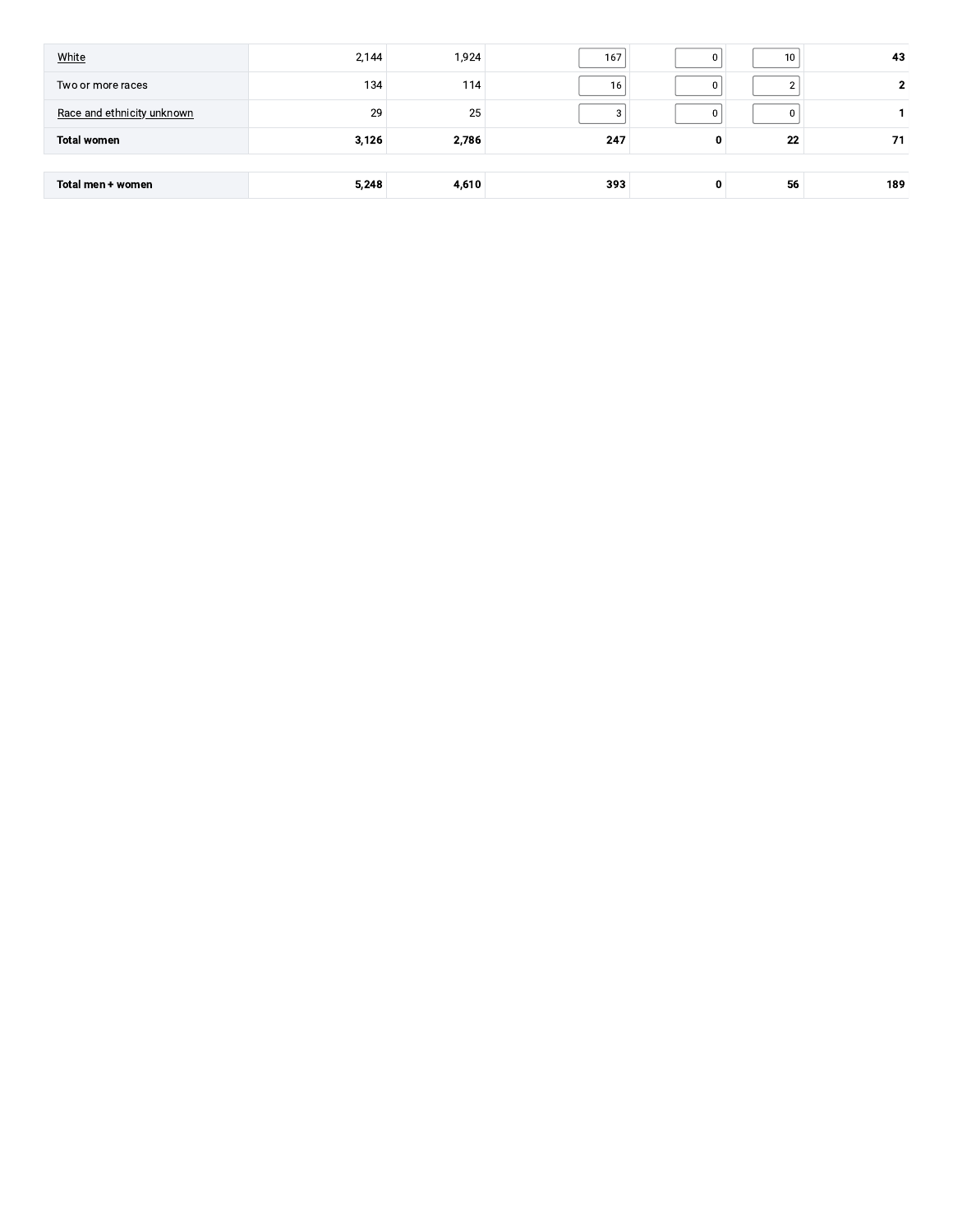Section II - Bachelor's or equivalent degree-seeking cohort - Pell recipients and a recipients of a subsidized Direct Loan who did not receive a Pell Grant

#### For each subcohort, report the number of students in the cohort, total exclusions for the cohort, the number of students that completed a bachelor's or equivalent degree within 150% of normal time to completion, and the total completers within 150%.

- Recipients of a Pell Grant and Recipients of a Direct Subsidized Loan that did not receive a Pell Grant are *mutually exclusive*, that is, if a student is in one cohort, they cannot be in the other cohort.
	- The total of these 2 subcohorts must be less than the Bachelor's or equivalent degree-seeking cohort

#### Subcohort of full-time, first-time students seeking a bachelor's or equivalent degree

| Screen 4 of 4 |                                                                                                    | Cohort year 2015                |                  |                                                                |                                 |  |  |
|---------------|----------------------------------------------------------------------------------------------------|---------------------------------|------------------|----------------------------------------------------------------|---------------------------------|--|--|
|               |                                                                                                    | Number of students<br>in cohort | Total exclusions | Completed<br>bachelor's degree<br>or equivalent<br>within 150% | Total completers<br>within 150% |  |  |
|               |                                                                                                    | (Column 10)                     | (Column 45)      | (Column 18)                                                    | (Column 29)                     |  |  |
|               | Bachelor's or equivalent degree-seeking cohort                                                     | 5,248                           |                  | 4,577                                                          | 4,610                           |  |  |
|               | Recipients of a Pell Grant (within entering year)                                                  | 1,007                           | $\Omega$         | 824                                                            | 833                             |  |  |
|               | Recipients of a Direct Subsidized Loan (within entering year) that did<br>not receive a Pell Grant | 483                             | $\Omega$         | 391                                                            | 396                             |  |  |
|               | Did not receive either a Pell Grant or Direct Subsidized Loan (within<br>entering year)            | 3,758                           |                  | 3,362                                                          | 3,381                           |  |  |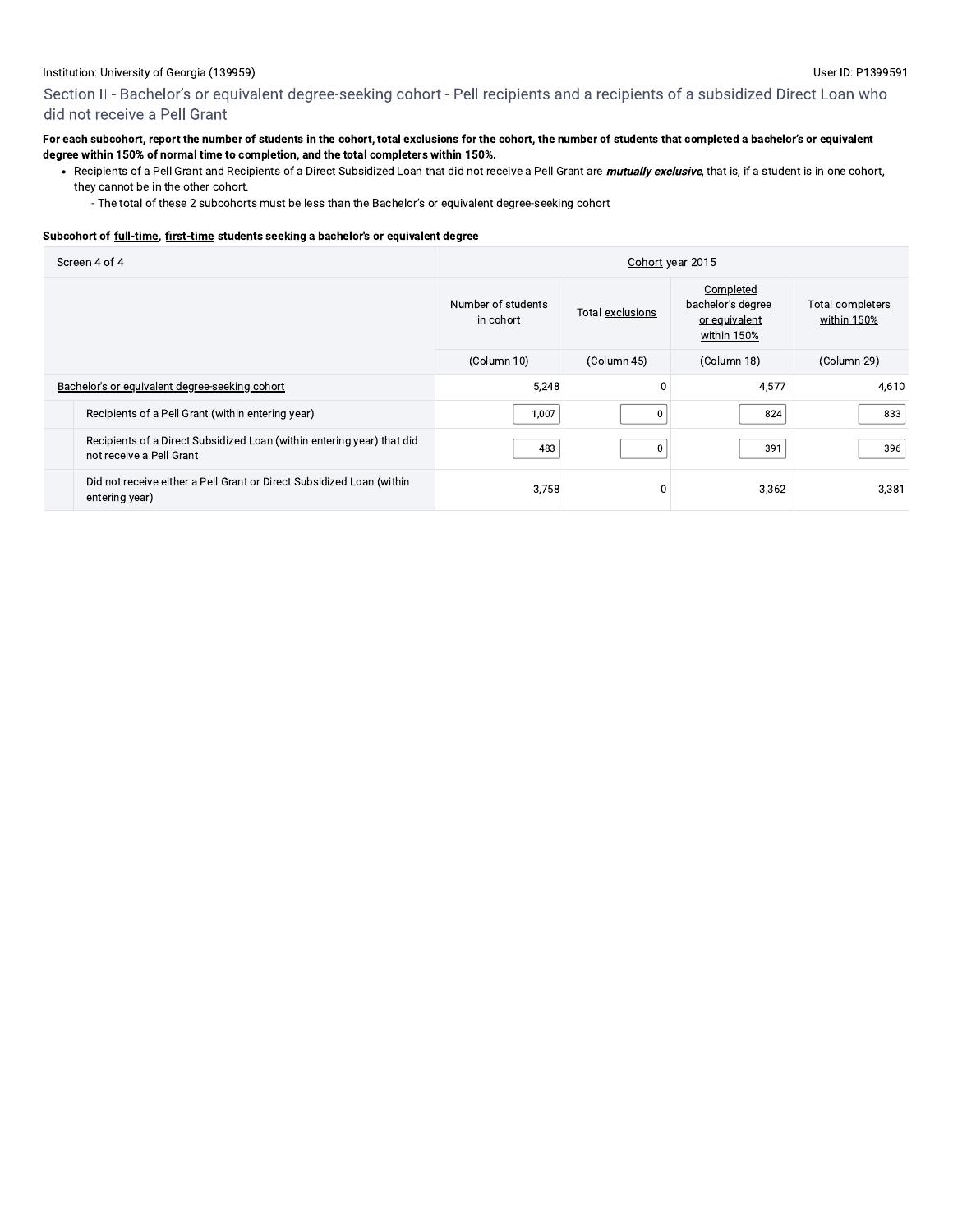## Graduation and transfer-out rates

## Calculation of graduation and transfer-out rates

| Screen 1 of 2                                          | Cohort year 2015       |                   |  |
|--------------------------------------------------------|------------------------|-------------------|--|
|                                                        | <b>Graduation rate</b> | Transfer-out rate |  |
| Overall Rates (will be displayed on College Navigator) | 88                     |                   |  |
| Men                                                    | 86                     |                   |  |
| Women                                                  | 89                     | 8                 |  |

#### Graduation rates displayed below in bold italics will be displayed on College Navigator

| Graduation rates for students pursuing bachelor's or equivalent degrees |                        |                        |                        |  |  |  |  |
|-------------------------------------------------------------------------|------------------------|------------------------|------------------------|--|--|--|--|
|                                                                         | 4 year graduation rate | 5 year graduation rate | 6 year graduation rate |  |  |  |  |
| Men                                                                     | 60                     | 82                     | 86                     |  |  |  |  |
| Women                                                                   | 73                     | 87                     | 88                     |  |  |  |  |
|                                                                         |                        |                        |                        |  |  |  |  |
| Total (men and women)                                                   | 68                     | 85                     | 87                     |  |  |  |  |
| Nonresident alien                                                       | 63                     | 79                     | 83                     |  |  |  |  |
| Hispanic/Latino                                                         | 62                     | 82                     | 85                     |  |  |  |  |
| American Indian or Alaska Native                                        | 83                     | 83                     | 100                    |  |  |  |  |
| Asian                                                                   | 62                     | 80                     | 83                     |  |  |  |  |
| <b>Black or African American</b>                                        | 56                     | 79                     | 83                     |  |  |  |  |
| Native Hawaiian or Other Pacific Islander                               | 50                     | 83                     | 83                     |  |  |  |  |
| White                                                                   | 72                     | 87                     | 89                     |  |  |  |  |
| Two or more races                                                       | 58                     | 79                     | 80                     |  |  |  |  |
| Race and ethnicity unknown                                              | 56                     | 83                     | 87                     |  |  |  |  |

## Do you wish to provide additional context notes?

No Chapter the box below to provide additional context for the data you have reported above. Context notes will be posted on the College Navigator website.<br>Therefore, you should write all context notes using proper grammar students and parents (e.g., spell out acronyms).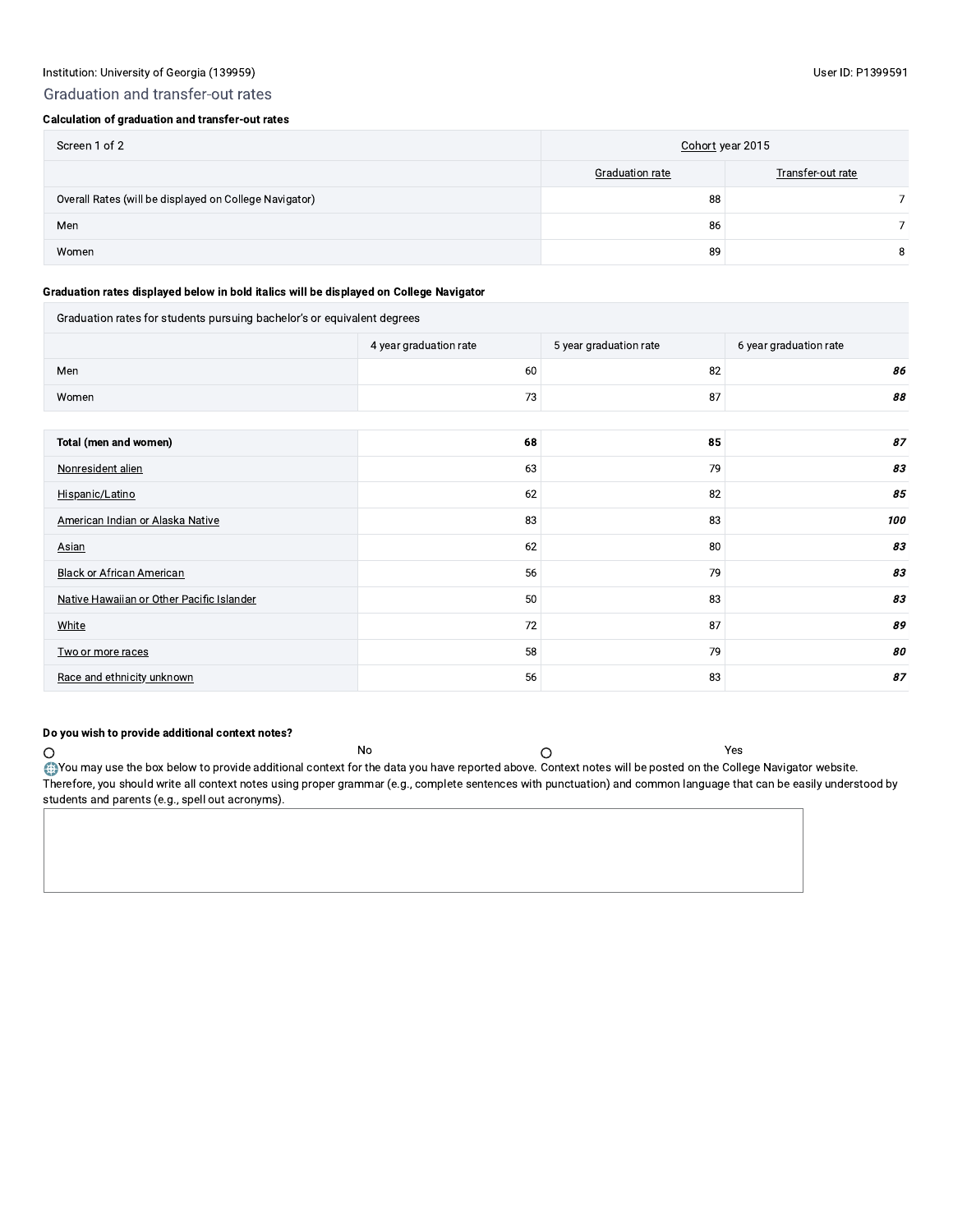# 4-year average rates

# 4-year average rates

Screen 2 of 2

#### Men

|                              | 2012  | 2013  | 2014  | 2015  | 4-year Total |
|------------------------------|-------|-------|-------|-------|--------------|
| Adjusted cohort              | 1,971 | 2,026 | 2,007 | 2,122 | 8.126        |
| Total completers within 150% | 1,624 | .714  | 1,671 | 1,824 | 6.833        |
| Total transfer-out students  | 207   | 190   | 181   | 146   | 724          |

## Women

|                              | 2012  | 2013  | 2014  | 2015  | 4-year Total |
|------------------------------|-------|-------|-------|-------|--------------|
| Adjusted cohort              | 2,951 | 3,192 | 3,233 | 3,126 | 12.502       |
| Total completers within 150% | 2,596 | 2.832 | 2,897 | 2,786 | 11,111       |
| Total transfer-out students  | 282   | 285   | 258   | 247   | 1.072        |

## Total (men and women)

|                                                                                | 2012  | 2013  | 2014  | 2015  | 4-year Total |  |  |
|--------------------------------------------------------------------------------|-------|-------|-------|-------|--------------|--|--|
| Adjusted cohort                                                                | 4,922 | 5,218 | 5,240 | 5,248 | 20,628       |  |  |
| Total completers within 150%                                                   | 4,220 | 4,546 | 4,568 | 4,610 | 17,944       |  |  |
| Total transfer-out students                                                    | 489   | 475   | 439   | 393   | 1,796        |  |  |
|                                                                                |       |       |       |       |              |  |  |
| 4-year average Student Right-to-Know completion or graduation rate calculation |       |       |       |       |              |  |  |
| (Total Completers within 150% / Adjusted Cohort)                               |       |       |       |       |              |  |  |
|                                                                                |       |       |       |       |              |  |  |
| 4-year average Student Right-to-Know transfer-out rate calculation             |       |       |       |       | 9            |  |  |
| (Total Transfer-out Students / Adjusted Cohort)                                |       |       |       |       |              |  |  |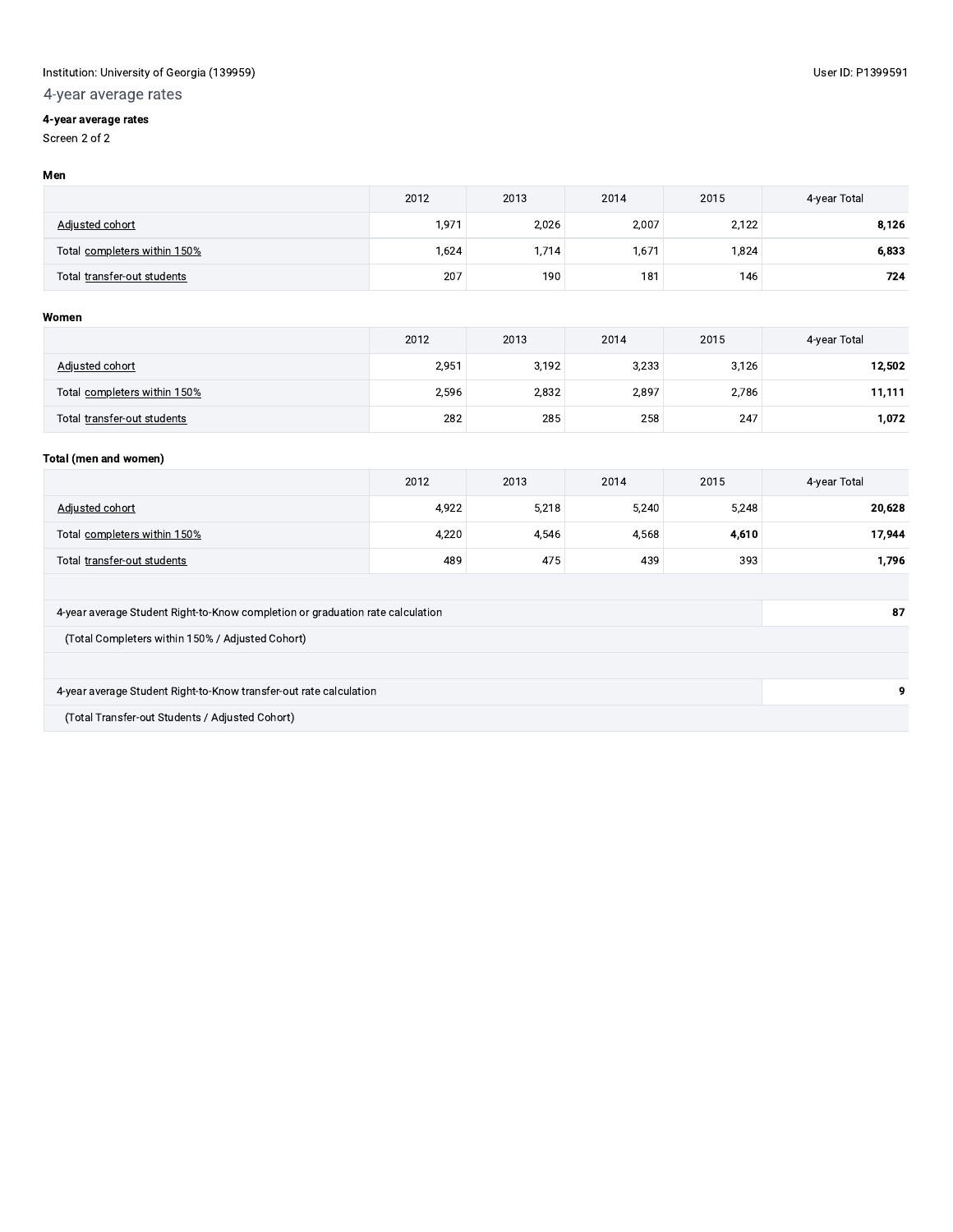# Prepared by

## **Prepared by**

Reporting Reminders:

- The name of the preparer is being collected so that we can follow up with the appropriate person in the event that there are questions concerning the data.
- The Keyholder will be copied on all email correspondence to other preparers.
- . The time it took to prepare this component is being collected so that we can continue to improve our estimate of the reporting burden associated with IPEDS.
- Please include in your estimate the time it took for you to review instructions, query and search data sources, complete and review the component, and submit the data through the Data Collection System.
- Thank you for your assistance.

| This survey component was prepared by: |                          |  |                                 |           |                   |  |  |
|----------------------------------------|--------------------------|--|---------------------------------|-----------|-------------------|--|--|
|                                        | Keyholder                |  | <b>SFA Contact</b>              |           | <b>HR Contact</b> |  |  |
|                                        | <b>Finance Contact</b>   |  | <b>Academic Library Contact</b> | $\bullet$ | Other             |  |  |
| Name:   Kelly Slaton                   |                          |  |                                 |           |                   |  |  |
|                                        | Email:   kslaton@uga.edu |  |                                 |           |                   |  |  |

| How many staff from your institution only were involved in the data collection and reporting process of this survey component? |  |  |  |  |
|--------------------------------------------------------------------------------------------------------------------------------|--|--|--|--|
| $3.00$ Number of Staff (including yourself)                                                                                    |  |  |  |  |
|                                                                                                                                |  |  |  |  |

How many hours did you and others from your institution only spend on each of the steps below when responding to this survey component? Exclude the hours spent collecting data for state and other reporting purposes.

| Staff member  | <b>Collecting Data Needed</b> | Revising Data to Match<br><b>IPEDS Requirements</b> | <b>Entering Data</b> | Revising and Locking Data |
|---------------|-------------------------------|-----------------------------------------------------|----------------------|---------------------------|
| Your office   | 2.00<br>hours                 | 8.00<br>hours                                       | hours<br>00، ١       | 0.50<br>hours             |
| Other offices | 3.50<br>hours                 | hours                                               | hours                | hours                     |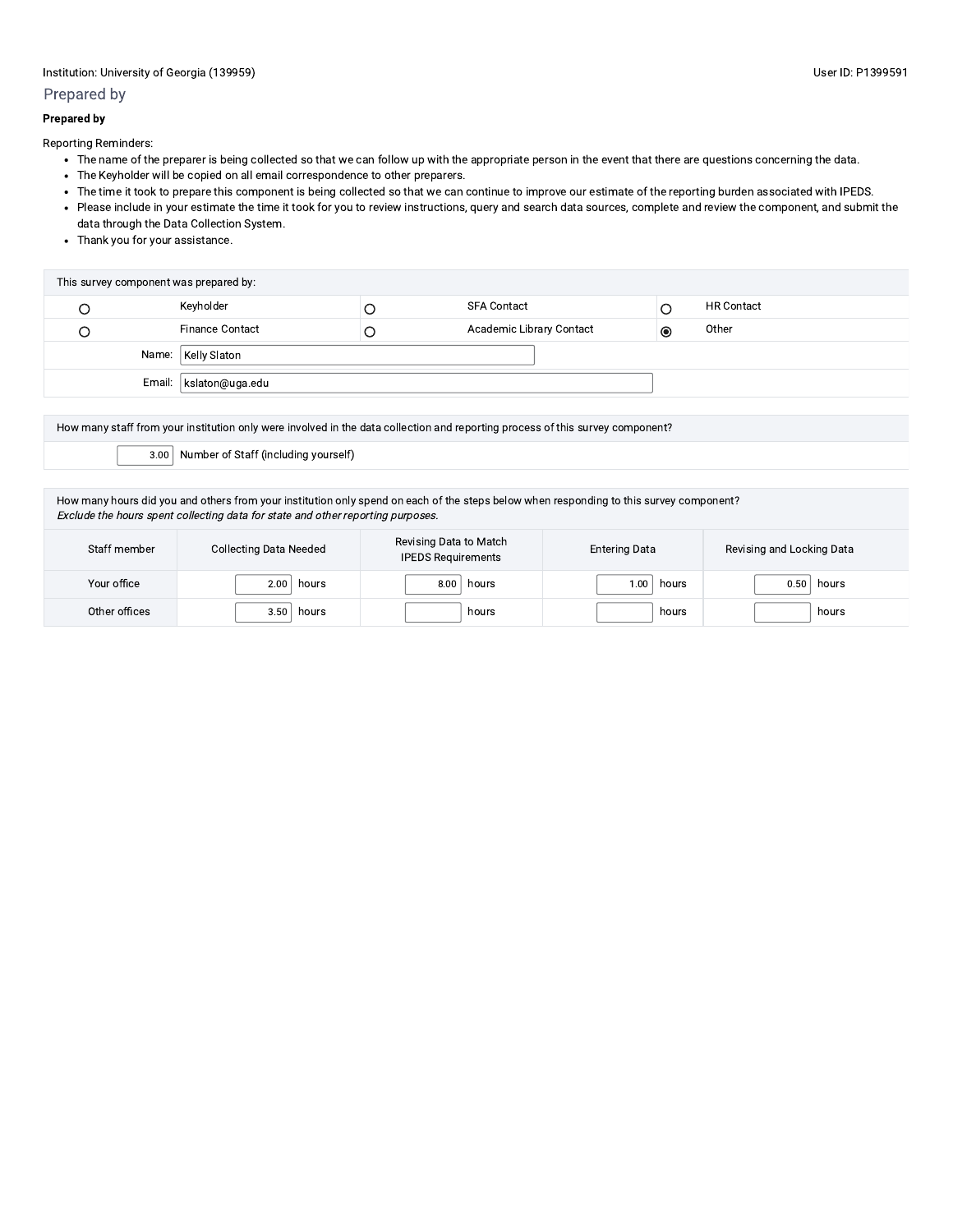# Summary

## 2021 IPEDS Graduation Rate Component Data Summary

IPEDS collects important information regarding your institution. All data reported in IPEDS survey components become available in the IPEDS Data Center and appear as aggregated data in various Department of Education reports. Additionally, some of the reported data appears specifically for your institution through the College Navigator website and is included in your institution's Data Feedback Report (DFR). The purpose of this summary is to provide you an opportunity to view some of the data that, when accepted through the IPEDS quality control process, will appear on the College Navigator website and/or your DFR. College Navigator is updated approximately three months after the data collection period closes and Data Feedback Reports will be available through the Data Center and sent to your institution's CEO in November 2021.

Please review your data for accuracy. If you have questions about the data displayed below after reviewing the data reported on the survey screens, please contact the IPEDS Help Desk at: 1-877-225-2568 or ipedshelp@rti.org.

| <b>Overall Graduation Rate</b>                        |       |  |  |  |
|-------------------------------------------------------|-------|--|--|--|
| <b>Graduation Rate</b>                                | 88%   |  |  |  |
| Total number of students in the Adjusted Cohort       | 5.248 |  |  |  |
| Total number of completers within 150% of normal time | 4.610 |  |  |  |

| <b>Overall Transfer-out Rate</b>                         |       |  |  |
|----------------------------------------------------------|-------|--|--|
| Transfer-out Rate                                        | 7%    |  |  |
| Total number of students in the Adjusted Cohort          | 5.248 |  |  |
| Total number of transfers-out within 150% of normal time | 393   |  |  |

| <b>Graduation Rate for students pursuing Bachelor's Degrees</b>            |       |  |  |  |
|----------------------------------------------------------------------------|-------|--|--|--|
| Graduation Rate for Bachelor's Cohort                                      | 87%   |  |  |  |
| Total number of students in the Adjusted Cohort                            | 5.248 |  |  |  |
| Total number of bachelor's degree completers within 150% of normal<br>time | 4.577 |  |  |  |